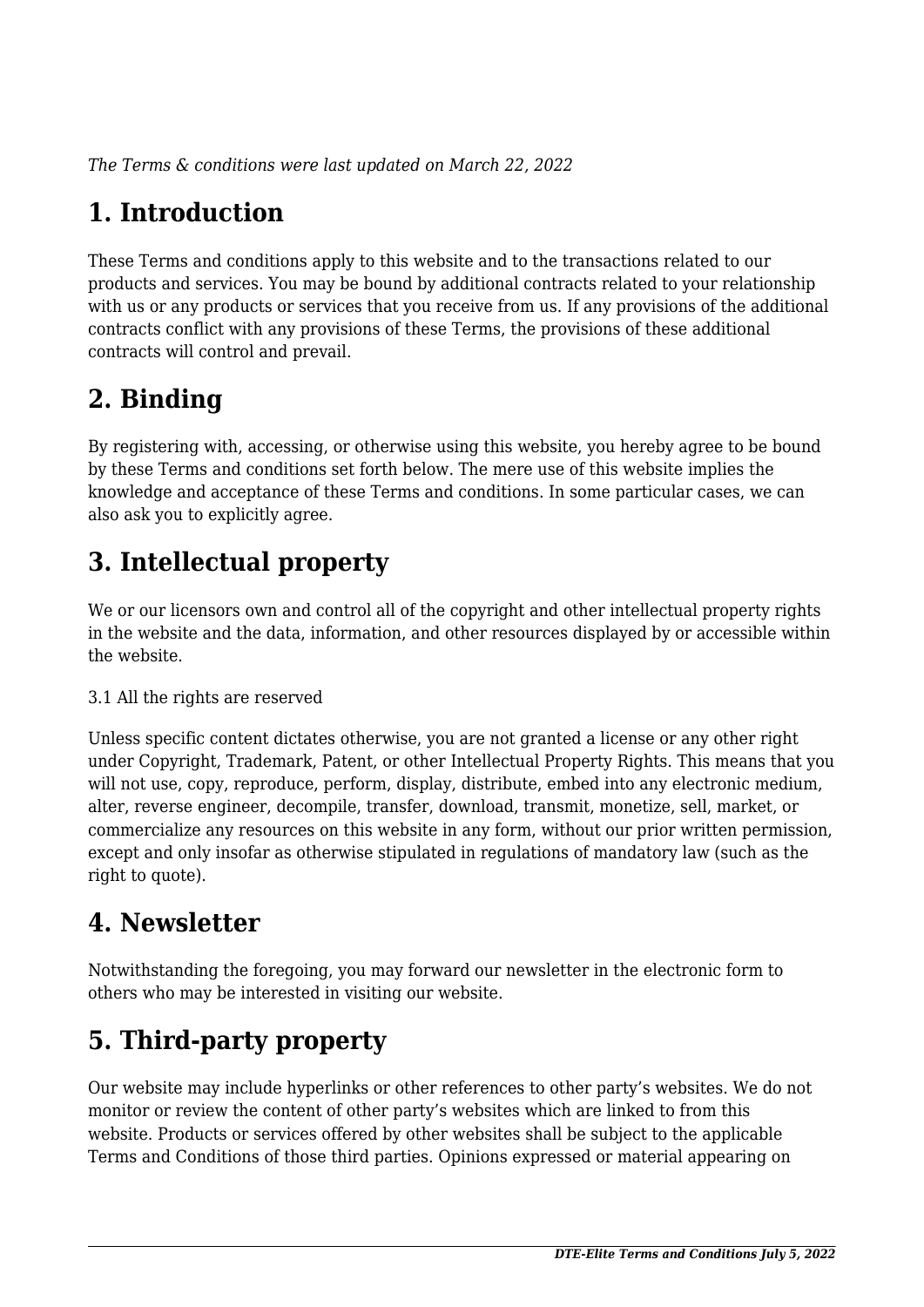those websites are not necessarily shared or endorsed by us.

We will not be responsible for any privacy practices or content of these sites. You bear all risks associated with the use of these websites and any related third-party services. We will not accept any responsibility for any loss or damage in whatever manner, however caused, resulting from your disclosure to third parties of personal information.

# **6. Responsible use**

By visiting our website, you agree to use it only for the purposes intended and as permitted by these Terms, any additional contracts with us, and applicable laws, regulations, and generally accepted online practices and industry guidelines. You must not use our website or services to use, publish or distribute any material which consists of (or is linked to) malicious computer software; use data collected from our website for any direct marketing activity, or conduct any systematic or automated data collection activities on or in relation to our website.

Engaging in any activity that causes, or may cause, damage to the website or that interferes with the performance, availability, or accessibility of the website is strictly prohibited.

# **7. Registration**

You may register for an account with our website. During this process, you may be required to choose a password. You are responsible for maintaining the confidentiality of passwords and account information and agree not to share your passwords, account information, or secured access to our website or services with any other person. You must not allow any other person to use your account to access the website because you are responsible for all activities that occur through the use of your passwords or accounts. You must notify us immediately if you become aware of any disclosure of your password.

After account termination, you will not attempt to register a new account without our permission.

# **8. Refund and Return policy**

#### 8.1 Right of withdrawal

You have the right to withdraw from this contract within 28 days without giving any reason.

The withdrawal period will expire after 28 days from the day on which you acquire, or a thirdparty other than the carrier and indicated by you acquires, physical possession of the goods.

To exercise the right of withdrawal, you must inform us of your decision to withdraw from this contract by an unequivocal statement (for example a letter sent by post, fax, or email). Our contact details can be found below. You may use the attached model [withdrawal form](https://dte-elite.co.uk/wp-content/uploads/complianz/withdrawal-forms/withdrawal-form-en.pdf), but it is not obligatory.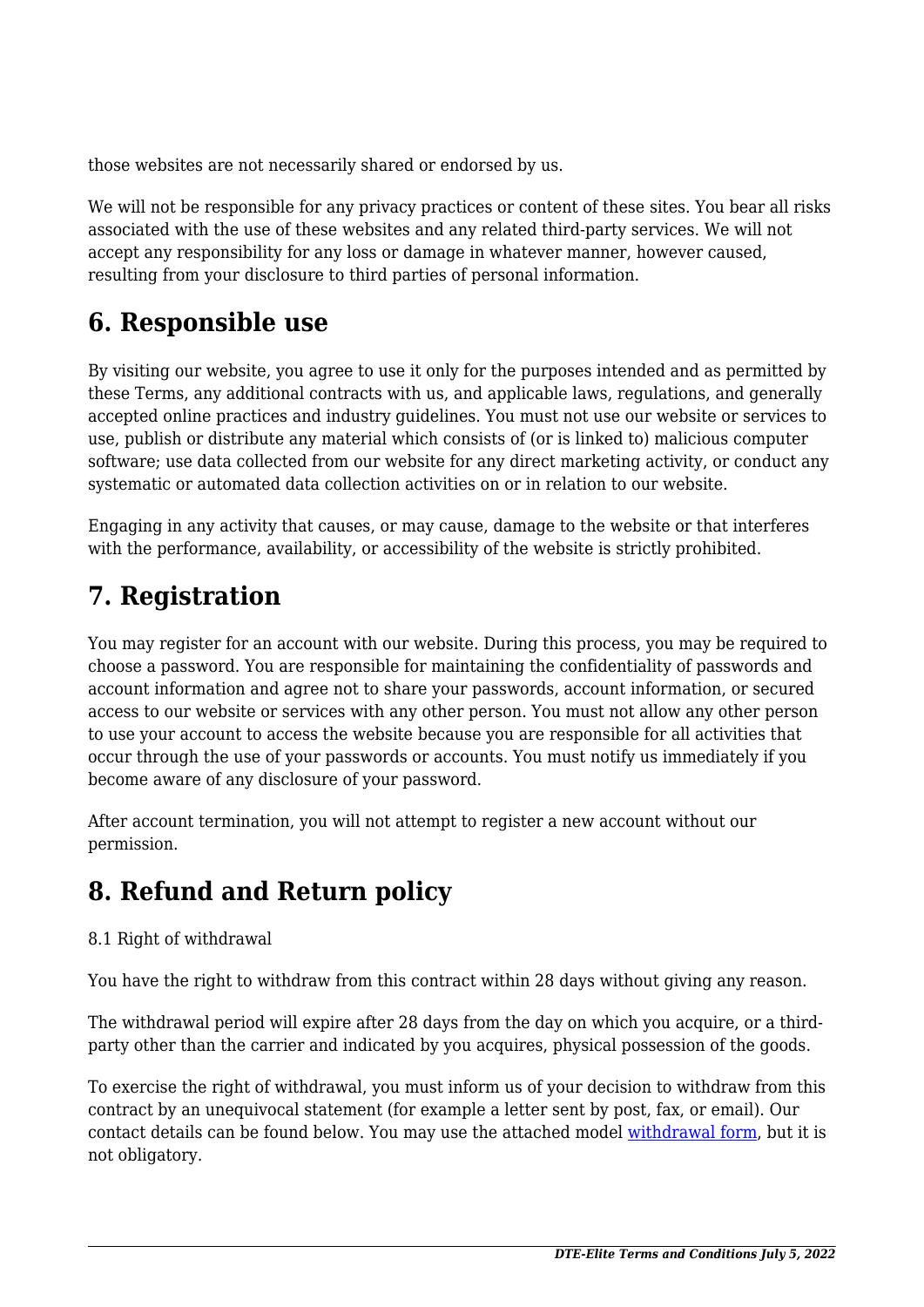If you use this option, we will communicate to you an acknowledgement of receipt of such a withdrawal on a durable medium (for example by email) without delay.

To meet the withdrawal deadline, it is sufficient for you to send your communication concerning your exercise of the right of withdrawal before the withdrawal period has expired.

#### 8.2 Effects of withdrawal

If you withdraw from this contract, we shall reimburse you all payments received from you, including the costs of delivery (with the exception of the supplementary costs resulting from your choice of a type of delivery other than the least expensive type of standard delivery offered by us), without undue delay and in any event not later than 14 days from the day on which we are informed about your decision to withdraw from this contract. We will carry out such reimbursement using the same means of payment as you used for the initial transaction unless you have expressly agreed otherwise; in any event, you will not incur any fees as a result of such reimbursement.

You shall send back the goods or hand them over to us or a person authorised by us to receive the goods, without undue delay and in any event not later than 14 days from the day on which you communicate your withdrawal from this contract to us. The deadline is met if you send back the goods before the period of 14 days has expired.

We may withhold reimbursement until we have received the goods back or you have supplied evidence of having sent back the goods, whichever is the earliest.

You will have to bear the direct cost of returning the goods.

You are only liable for any diminished value of the goods resulting from the handling other than what is necessary to establish the nature, characteristics, and functioning of the goods.

Please note that there are some legal exceptions to the right to withdraw, and some items can therefore not be returned or exchanged. We will let you know if this applies in your particular case.

## **9. Content posted by you**

We may provide various open communication tools on our website, such as blog comments, blog posts, forums, message boards, ratings and reviews, and various social media services. It might not be feasible for us to screen or monitor all content that you or others may share or submit on or through our website. However, we reserve the right to review the content and to monitor all use of and activity on our website, and remove or reject any content in our sole discretion. By posting information or otherwise using any open communication tools as mentioned, you agree that your content will comply with these Terms and Conditions and must not be illegal or unlawful or infringe any person's legal rights.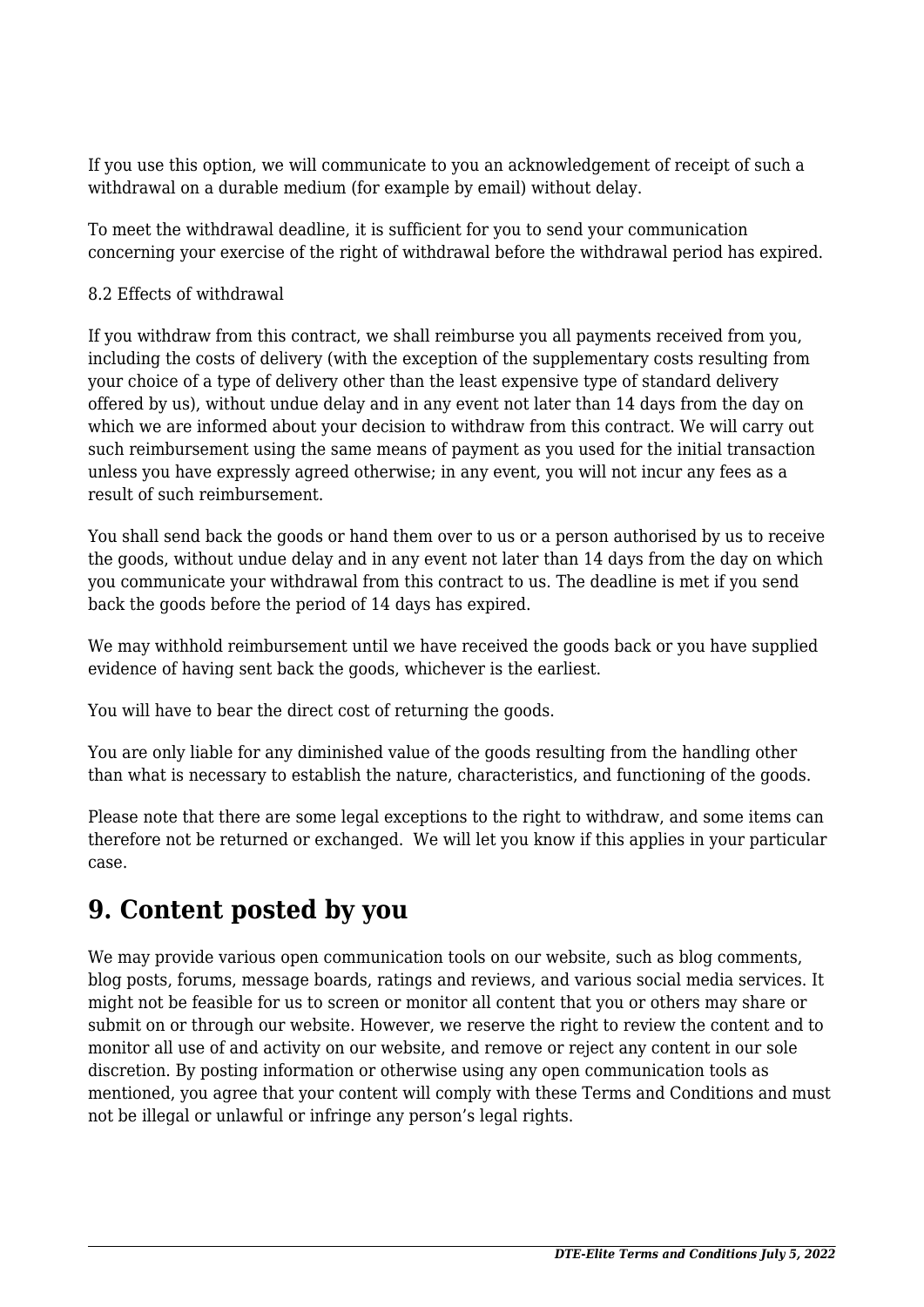# **10. Idea submission**

Do not submit any ideas, inventions, works of authorship, or other information that can be considered your own intellectual property that you would like to present to us unless we have first signed an agreement regarding the intellectual property or a non-disclosure agreement. If you disclose it to us absent such written agreement, you grant to us a worldwide, irrevocable, non-exclusive, royalty-free license to use, reproduce, store, adapt, publish, translate and distribute your content in any existing or future media.

# **11. Termination of use**

We may, in our sole discretion, at any time modify or discontinue access to, temporarily or permanently, the website or any Service thereon. You agree that we will not be liable to you or any third party for any such modification, suspension or discontinuance of your access to, or use of, the website or any content that you may have shared on the website. You will not be entitled to any compensation or other payment, even if certain features, settings, and/or any Content you have contributed or have come to rely on, are permanently lost. You must not circumvent or bypass, or attempt to circumvent or bypass, any access restriction measures on our website.

## **12. Warranties and liability**

Nothing in this section will limit or exclude any warranty implied by law that it would be unlawful to limit or to exclude. This website and all content on the website are provided on an "as is" and "as available" basis and may include inaccuracies or typographical errors. We expressly disclaim all warranties of any kind, whether express or implied, as to the availability, accuracy, or completeness of the Content. We make no warranty that:

- this website or our products or services will meet your requirements;
- this website will be available on an uninterrupted, timely, secure, or error-free basis;
- the quality of any product or service purchased or obtained by you through this website will meet your expectations.

Nothing on this website constitutes or is meant to constitute, legal, financial or medical advice of any kind. If you require advice you should consult an appropriate professional.

The following provisions of this section will apply to the maximum extent permitted by applicable law and will not limit or exclude our liability in respect of any matter which it would be unlawful or illegal for us to limit or to exclude our liability. In no event will we be liable for any direct or indirect damages (including any damages for loss of profits or revenue, loss or corruption of data, software or database, or loss of or harm to property or data) incurred by you or any third party, arising from your access to, or use of, our website.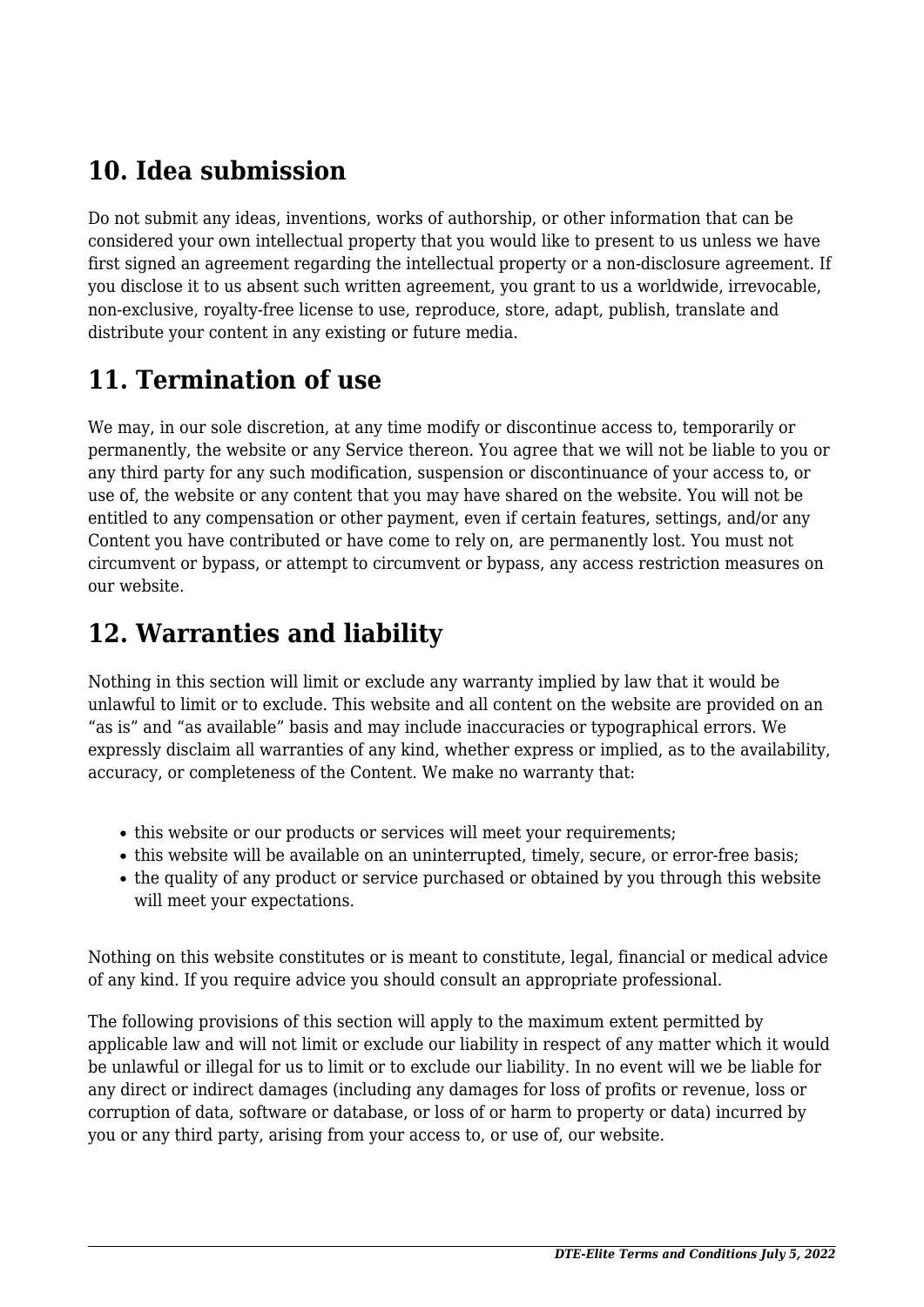Except to the extent any additional contract expressly states otherwise, our maximum liability to you for all damages arising out of or related to the website or any products and services marketed or sold through the website, regardless of the form of legal action that imposes liability (whether in contract, equity, negligence, intended conduct, tort or otherwise) will be limited to the total price that you paid to us to purchase such products or services or use the website. Such limit will apply in the aggregate to all of your claims, actions and causes of action of every kind and nature.

# **13. Privacy**

To access our website and/or services, you may be required to provide certain information about yourself as part of the registration process. You agree that any information you provide will always be accurate, correct, and up to date.

We take your personal data seriously and are committed to protecting your privacy. We will not use your email address for unsolicited mail. Any emails sent by us to you will only be in connection with the provision of agreed products or services.

We have developed a policy to address any privacy concerns you may have. For more information, please see our [Privacy Statement](https://dte-elite.co.uk/privacy-policy/) and our [Cookie Policy](https://dte-elite.co.uk/privacy-policy/).

# **14. Export restrictions / Legal compliance**

Access to the website from territories or countries where the Content or purchase of the products or Services sold on the website is illegal is prohibited. You may not use this website in violation of export laws and regulations of United Kingdom.

# **15. Assignment**

You may not assign, transfer or sub-contract any of your rights and/or obligations under these Terms and conditions, in whole or in part, to any third party without our prior written consent. Any purported assignment in violation of this Section will be null and void.

# **16. Breaches of these Terms and conditions**

Without prejudice to our other rights under these Terms and Conditions, if you breach these Terms and Conditions in any way, we may take such action as we deem appropriate to deal with the breach, including temporarily or permanently suspending your access to the website, contacting your internet service provider to request that they block your access to the website, and/or commence legal action against you.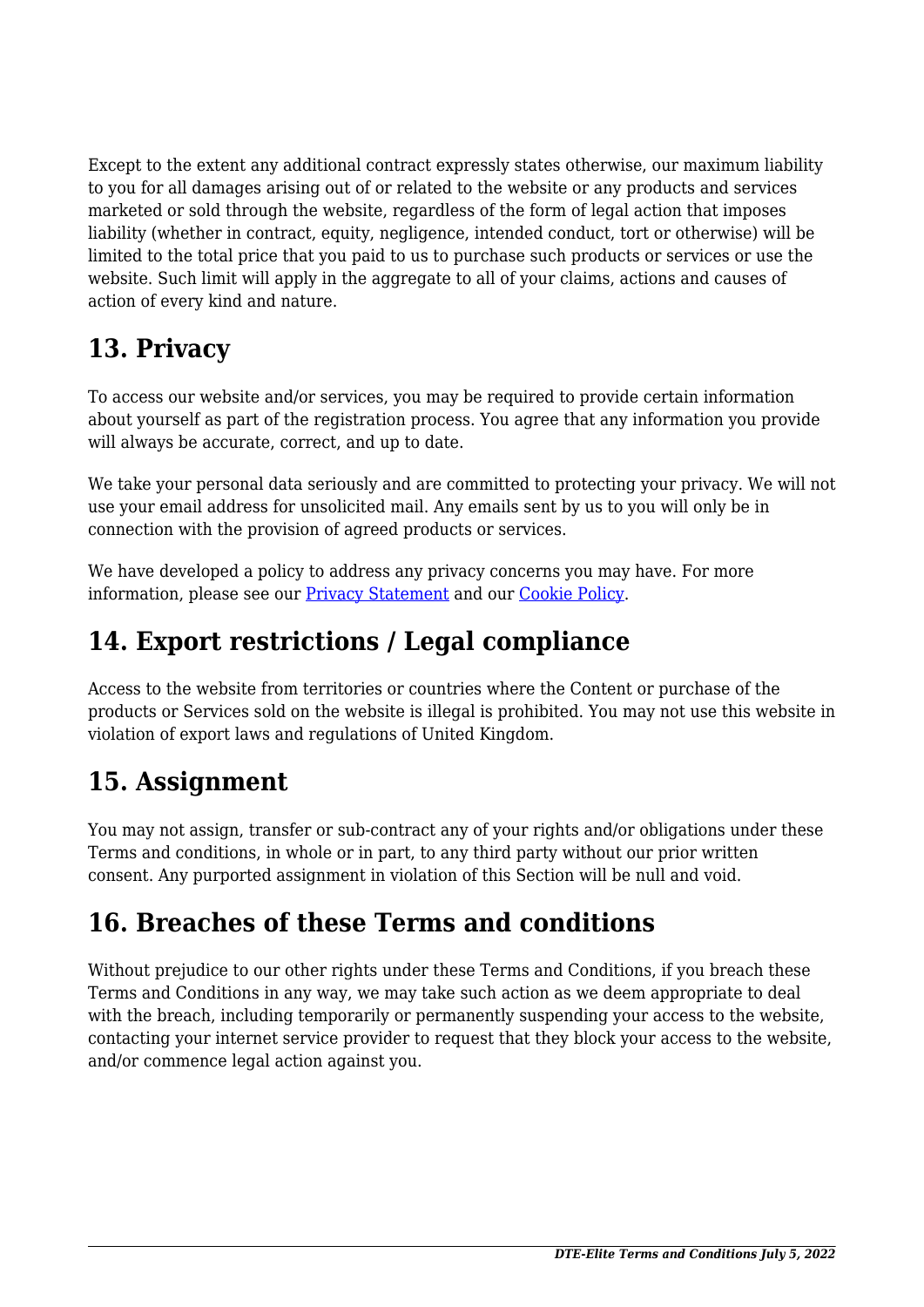# **17. Indemnification**

You agree to indemnify, defend and hold us harmless, from and against any and all claims, liabilities, damages, losses and expenses, relating to your violation of these Terms and conditions, and applicable laws, including intellectual property rights and privacy rights. You will promptly reimburse us for our damages, losses, costs and expenses relating to or arising out of such claims.

## **18. Waiver**

Failure to enforce any of the provisions set out in these Terms and Conditions and any Agreement, or failure to exercise any option to terminate, shall not be construed as waiver of such provisions and shall not affect the validity of these Terms and Conditions or of any Agreement or any part thereof, or the right thereafter to enforce each and every provision.

## **19. Language**

These Terms and Conditions will be interpreted and construed exclusively in English. All notices and correspondence will be written exclusively in that language.

### **20. Entire agreement**

These Terms and Conditions, together with our *[privacy statement](https://dte-elite.co.uk/privacy-policy/)* and *cookie policy*, constitute the entire agreement between you and DTE-Elite in relation to your use of this website.

# **21. Updating of these Terms and conditions**

We may update these Terms and Conditions from time to time. It is your obligation to periodically check these Terms and Conditions for changes or updates. The date provided at the beginning of these Terms and Conditions is the latest revision date. Changes to these Terms and Conditions will become effective upon such changes being posted to this website. Your continued use of this website following the posting of changes or updates will be considered notice of your acceptance to abide by and be bound by these Terms and Conditions.

# **22. Choice of Law and Jurisdiction**

These Terms and Conditions shall be governed by the laws of United Kingdom. Any disputes relating to these Terms and Conditions shall be subject to the jurisdiction of the courts of United Kingdom. If any part or provision of these Terms and Conditions is found by a court or other authority to be invalid and/or unenforceable under applicable law, such part or provision will be modified, deleted and/or enforced to the maximum extent permissible so as to give effect to the intent of these Terms and Conditions. The other provisions will not be affected.